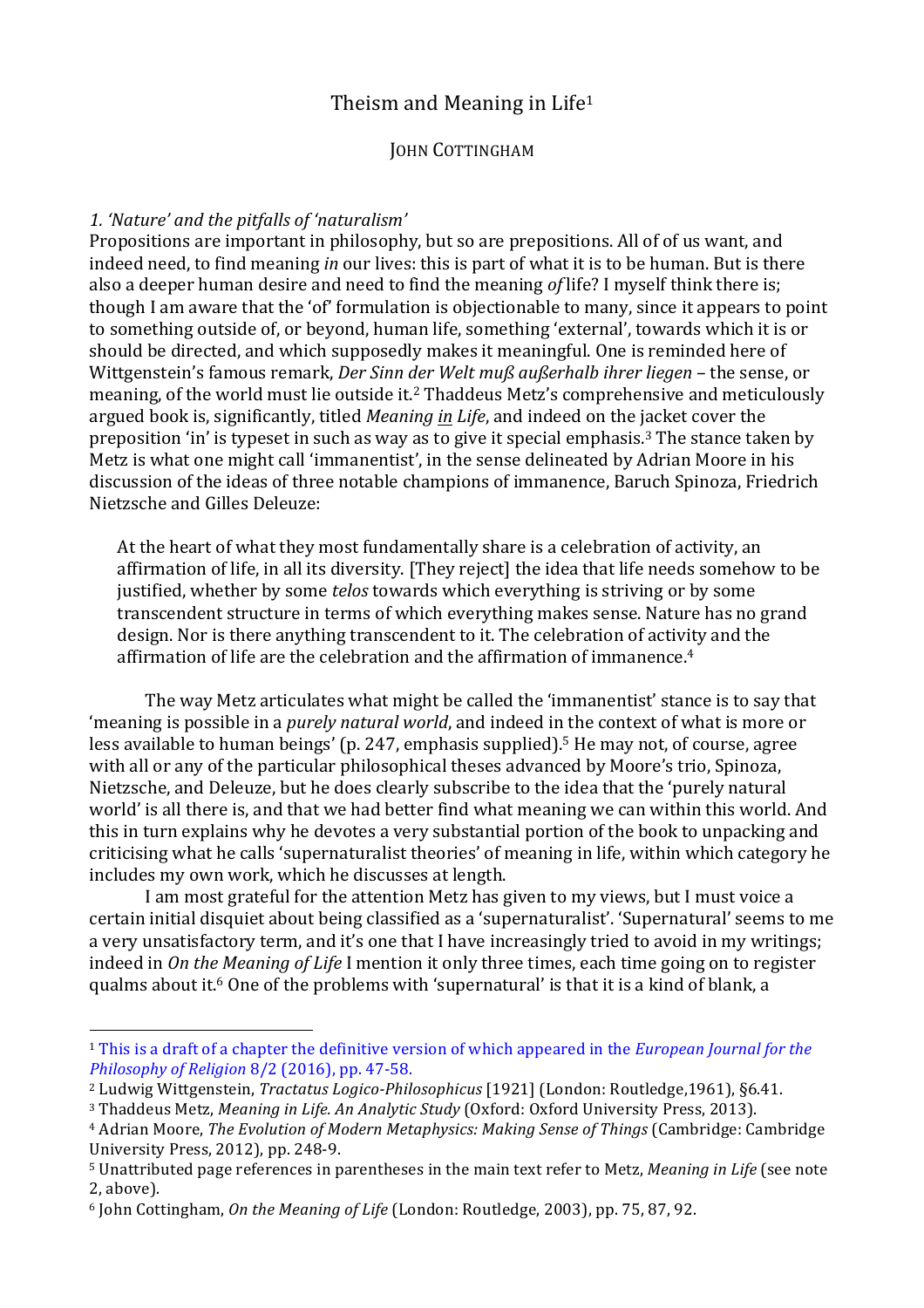placeholder (rather like 'non-material'): it purports to classify or inform, but actually it tells us little or nothing about the item so described. Clearly the God of traditional theism is conceived of as having personal characteristics (such as compassion and faithfulness), so has to be thought of as a person, or as analogous to a person; but to add that he is a 'supernatural' person is unlikely to do much more for most people than to conjure up some vague and distinctly unhelpful notion of a Cartesian ghost or disembodied spirit.<sup>7</sup> In any case, the term 'supernatural' implies a sharp antithesis between God and nature which is itself distinctly unsatisfactory. For 'nature' is a highly ambiguous term  $-$  one often used nowadays in a very restricted sense to refer to the empirical world as described by the language of science (hence the contemporary philosophical use of 'naturalism' to mean the view that nothing ultimately exists but the physical world). It is not entirely clear to me how far Metz is drawn to this kind of scientistic naturalism; but there are places where it almost seems as if he has, as they say, 'drunk the Kool-Aid' and subscribed to the over-exalted view of what science can do that is so prevalent in contemporary analytic philosophy, as when he dismisses the 'lingering longing for something greater than what is available to us human beings, *as we are known by scientific means* (p. 247, emphasis supplied).

I would say that a very large part of what is interesting and important about us cannot be known through the methods and procedures of science. Indeed, the 'humane' turn in philosophy that I have been advocating in recent years is in part an attempt to argue that understanding the human predicament requires *all* the resources of the human mind. A philosophical worldview, if it is to be tenable at all, must not just engage our intellectual and scientifically oriented faculties and abilities, but must take account of all the ways in which we respond to the world, including our emotional and imaginative modes of awareness. Many philosophers in the past have tended to discount these responses, preferring to take refuge in theoretical abstractions that put them at a certain superior distance from the phenomena they are supposed to be understanding. But such distance is achieved at a cost. It's almost as if there is a hypertrophy of the 'left-brain' skills whereby we analyse and classify and dissect phenomena, without proper scope being accorded to the 'right brain' skills that facilitate more intuitive and holistic forms of cognition.<sup>8</sup> Logical and scientific analysis is but one way of understanding the human condition, and to restrict our philosophical toolkit to this domain can lead to a radically impoverished conception of ourselves and the cosmos we inhabit.

To come back to the term 'nature', I would wholeheartedly agree with Metz that the pursuit of meaning is 'fundamental to our human nature', and that this search comprises 'much of what we most prize and are willing to make sacrifices for', including such things as 'iustice, art, beauty' (p. 249). But a proper explication both of our own 'nature', as beings who pursue these things, and of the 'nature' of the values we pursue, will take us far outside the domain of what can be known by 'scientific means'. The 'nature' we are investigating will be nature in a far richer sense than what is described by the quantitative printouts of mathematical science, or the explanatory theories of the life-sciences, or even the social sciences (if there are any). And a crucial question will now arise as to how our worldview can accommodate this 'enriched nature' that confronts us,<sup>9</sup> a reality that is shot through with meaning and value.

<sup>&</sup>lt;sup>7</sup> It's significant that Metz often characterizes supernaturalism as comprising 'God-centred' and 'soulcentred' approaches to meaning in life. For my own part, I try to avoid the term 'soul' in my work, since I find that its dualistic connotations (to the modern philosophical ear) make it as problematic as the term 'supernatural'.

<sup>8</sup> See John Cottingham, *Philosophy of Religion: Towards a More Humane Approach* (Cambridge: Cambridge University Press, 2014). For the contrast between what may, as a convenient shorthand, be called 'left-brain' and 'right-brain' modes of awareness, see Iain McGilchrist, *The Master and his Emissary* (New Haven: Yale University Press, 2009).

<sup>&</sup>lt;sup>9</sup> See Fiona Ellis, *God, Value, and Nature* (Oxford: Oxford University Press, 2014).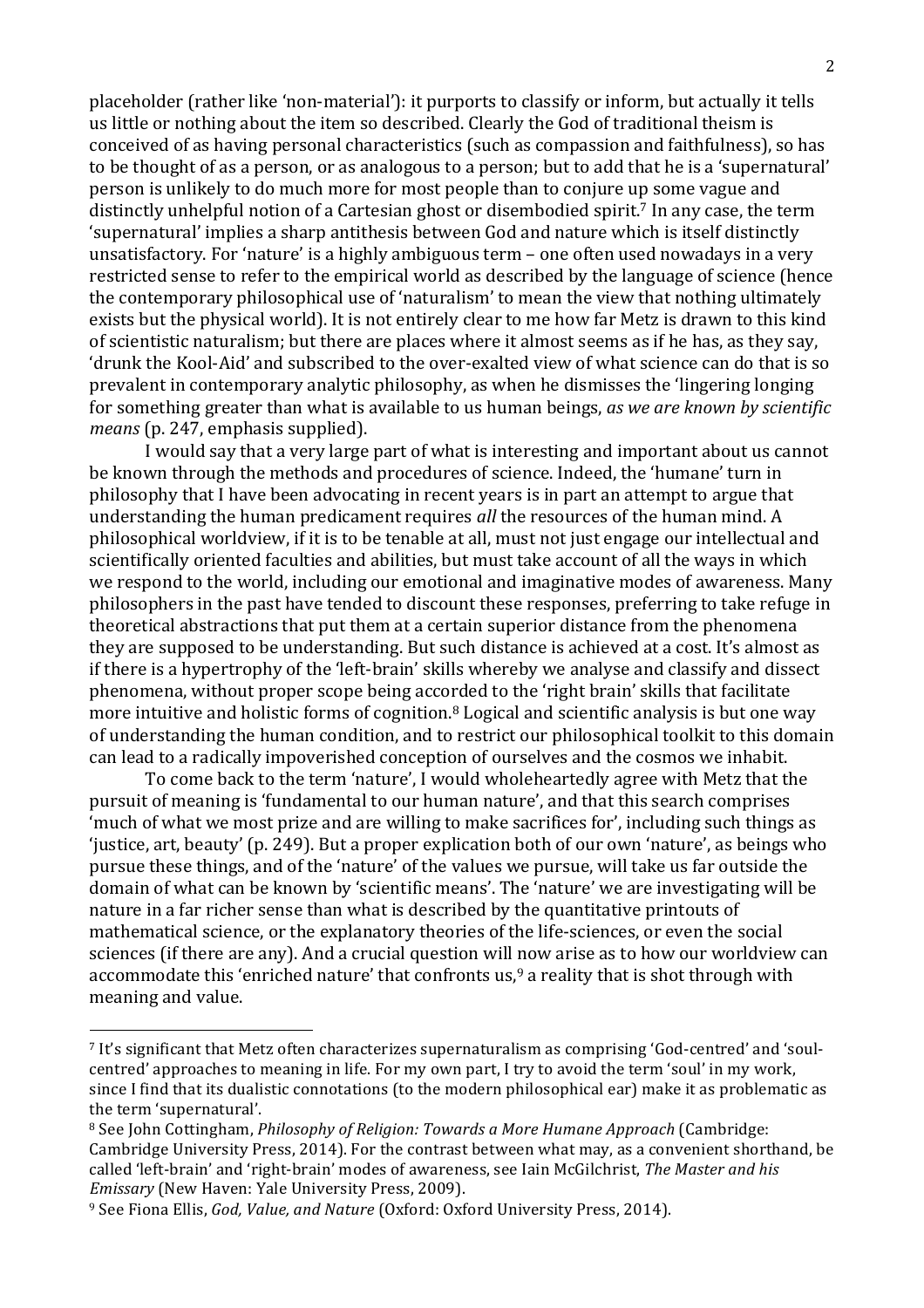The theistic take on this, of course, is that our cosmos is pervaded by the presence of the divine, the ultimate reality in whom, in St Paul's phrase, we 'live and move and have our being'.<sup>10</sup> One of the most important ways of understanding God, for the theist, is through the natural world, the wonders and beauties of which give us 'intimations of the transcendent'.<sup>11</sup> So nature is not the just the blank impersonal configuration of particles and forces described by modern physics, but comprises the magnificent whirling blaze of the galaxies, the wild rolling of the oceans, and the shimmering green of the woods in Spring. The world, the natural world, is, for the theist, 'charged with the grandeur of God', as Gerard Manley Hopkins famously put it.<sup>12</sup> To label God as 'supernatural' is thus to risk removing him from the very manifestation of the sacred here in the natural world which is one of our most important modes of access to the divine. $13$ 

#### 2. The basis of moral value

I am often struck by the surprising amount of common ground between the theistic outlook and the outlook of philosophers like Metz who hold there is an objective basis for the value and meaning we find in the world. Metz, I take it, believes, as I do, in objective moral norms that are not reducible to our desires or preferences, not merely inclinations or commitments that we mistakenly project onto reality, but genuine, authoritative, universal and binding requirements that we are obliged to follow, whether we like it or not, and which remain binding even when, as so often, we fail to act on them. But those who have such a firm belief in the universal and objective status of moral norms seem to me to be taking a view of the true nature of reality whose implications bring them very close to the theistic worldview, as I hope will appear shortly.

First, though, there are two basic objections that Metz has, as I see it, to a theistic account of the status of such objective moral norms. The first is a consistency problem. Consider a moral truth such as that cruelty is wrong, or that compassion is required of us. We know such truths, Metz points out, with greater certainty than we know that there is a God. Yet this makes the theistic moral theorist's position incoherent, according to Metz, since if God is to be the basis for cruelty's being wrong, or compassion's being required, 'the evidence for both must be comparable' (p. 90). In other words, the evidence for God ought to be as strong as the evidence of these moral requirements, yet that is patently not so. This objection is supposed to have force not just against my position, but against that of anyone who holds that rightness and wrongness have their basis in God.

I have to confess to being puzzled by the 'parity of evidence' requirement that Metz wishes to impose here. After all, scientists frequently propose that some manifest feature of the world  $M$  is a function of some theoretical entity  $T$ , but they are surely not logically committed to saying that the evidence for both must be comparable. Theoretical entities such as quarks are often problematic items that are shrouded in obscurity, and certainly not as palpable as the ordinary observable things (apples and pears) they are posited in order to explain.<sup>14</sup> God, in the traditional theistic picture, is shrouded in even greater obscurity than

<sup>10</sup> Acts 17:28.

<sup>&</sup>lt;sup>11</sup> See J. Cottingham, 'Human Nature and the Transcendent', *Philosophy*, supplementary volume 70 (2012); and Cottingham, *Philosophy of Religion*, Ch. 3, sectn 4.

<sup>&</sup>lt;sup>12</sup> From Gerard Manley Hopkins, *Poems* (1876–1889), in W. H. Gardner (ed.), *The Poems and Prose of Gerard Manley Hopkins* (Harmondsworth: Penguin, 1953).

<sup>&</sup>lt;sup>13</sup> For more on this, see John Cottingham, *How to Believe* (London: Bloomsbury, 2015).

<sup>&</sup>lt;sup>14</sup> This is essentially the response I made when Metz first formulated this type of objection to a theistic metaethics. See his 'God, Morality and the Meaning of Life', in N. Athanassoulis and S. Vice (eds), The *Moral Life: Essays in Honour of John Cottingham* (Basingstoke: Palgrave Macmillan, 2008), p. 212; and my 'The Self, the Good Life and the Transcendent', same volume, p. 266. Metz takes up the debate again in *Meaning in Life*, pp. 96-7, but I have to say that my puzzlement about the 'parity of evidence'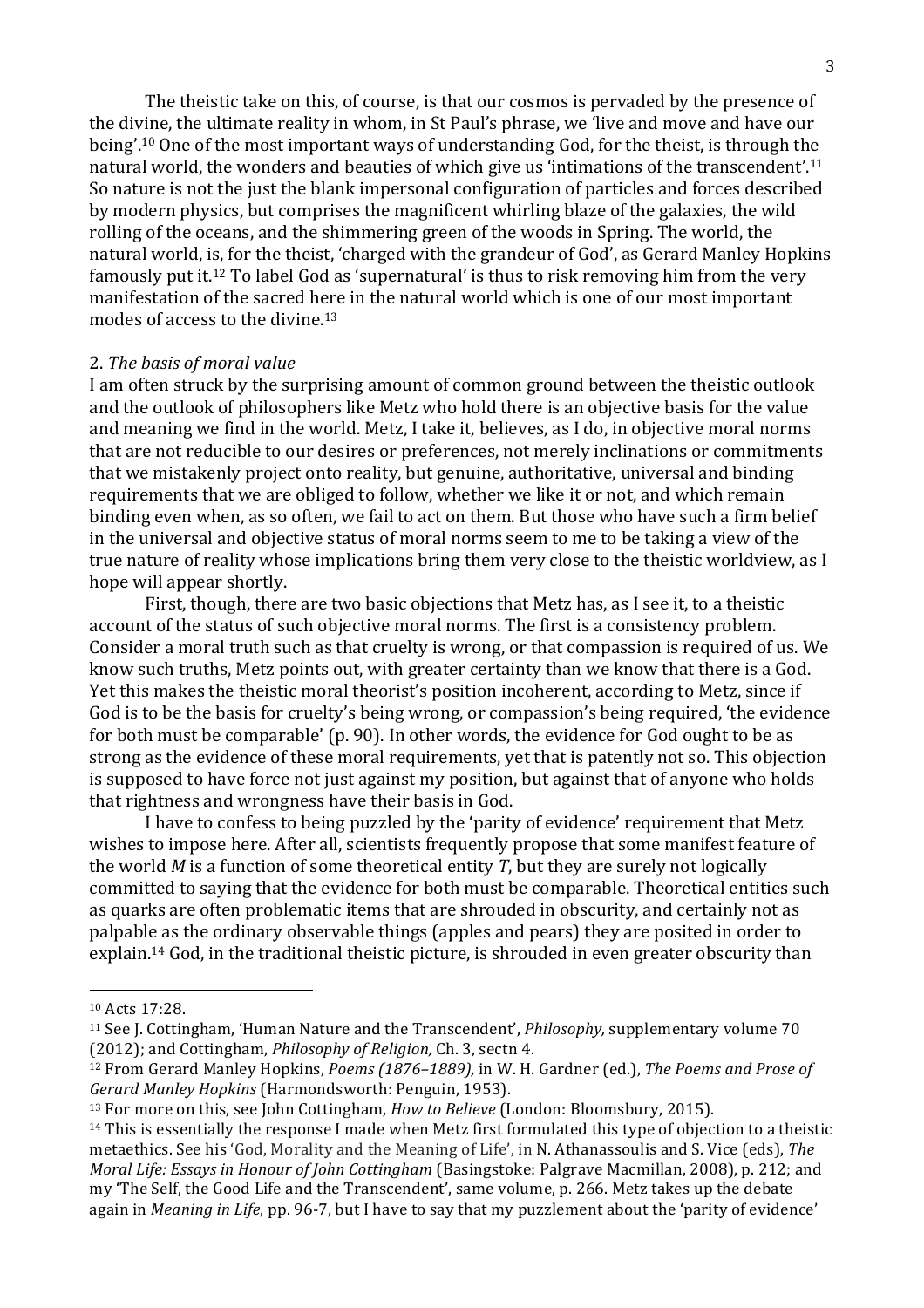the posited entities of theoretical science, dwelling, as the Scriptures have it, in 'light inaccessible, whom no man hath seen nor can see' (I Timothy 6:16; cf. Exodus 33:20). Yet the divine reality is, for all that, supposed by the believer to be glimpsed in the nature of the reality we inhabit, a reality whose nature includes the existence of moral constraints that are not derivable from the natural world as described by the scientist.

A complication in this debate which is perhaps worth mentioning (though it takes us onto a slightly different tack from the last paragraph) concerns the notion of 'evidence', which Metz tends to construe along strict scientific lines – as what might be called 'spectator evidence', to use Paul Moser's apt expression.<sup>15</sup> In my more recent work, I have argued that the theistic outlook is based not on an 'epistemology of detachment', but on an 'epistemology of receptivity': that is to say, unlike the data which serve to confirm the theories of the scientist, the kinds of evidence relevant to religious faith are those that require certain transformations in the subject in order to make themselves manifest.<sup>16</sup> There is no space to develop these ideas here, but they may make a difference to some of the moves Metz makes in combatting the claims of theism to underwrite morality. For example, he observes that any appeal to subjective experience in this kind of context would face the problem that 'not many of this book's readers will have had such religious experiences', and that where such experiences do occur, they are unlikely to manifest sufficient convergence to count as *proper evidence* (p. 90, footnote, emphasis supplied). But there are many genuine phenomena (consider the properties of a complex piece of classical music) which are such that by no means every detached and rational observer (or listener) will apprehend them, or apprehend them in the same way. Everything depends on the right kind of receptivity. Complex training and transformation in the subject are required for the relevant musical properties to be discerned. And hence the evidence may be neither widely available nor uniform across different groups; but the apprehension of the properties in question, when it does occur, may nonetheless reasonably be considered authentic and authoritative.

Metz's second main reason for rejecting the theistic account of moral requirements is that he considers there is a 'more coherent meta-ethical position' that is available, one that preserves parity of evidence between the manifest moral requirements, on the one hand, and what explains them, on the other. This is the view that moral requirements are a function of natural properties. 'Given that we do not know that a spiritual realm exists, and given that we do know that matter exists, a naturalist absolute morality would fit much better with what else we think we know about the world' (p. 91). And hence a naturalist metaphysics is a much better candidate than a theistic one for underwriting what Metz terms an 'absolute' ethical system (one involving objective universal necessary normative truths).

The type of naturalism that Metz favours in this context is not a crude reductive naturalism (for example one that deflates moral requirements into mere subjective preferences, or disguised hedonic drives). Instead, it is a species of moral realism (sometimes known as 'Cornell realism') that is analogous to scientific realism. On this view, moral truths express synthetic *a posteriori* necessities (analogous to scientifically established natural-kind identities, like 'water is  $H_2O'$ ). Thus it is supposed that just as we have discovered that water is identical to  $H_2O$ , so, for example, 'we have learned empirically over time that our terms

requirement remains. In these later remarks Metz allows that one who takes my position may coherently be more *confident* that wrongness exists than that God exists (p. 97), but insists my position must be formulated in stronger terms than mere degrees of confidence: 'the relevant principle is one that appeals to differential *knowledge'* (p. 96). The point seems to be that my claim that God is the basis of moral requirements must be a claim to conclusive knowledge, but I am unclear as to why my position has to be formulated in this epistemically maximal way.

<u> 1989 - Andrea Santa Andrea Santa Andrea Santa Andrea Santa Andrea Santa Andrea Santa Andrea Santa Andrea San</u>

<sup>15</sup> Paul Moser, *The Elusive God: Reorienting Religious Epistemology* (Cambridge: Cambridge University Press, 2008), p. 47.

<sup>16</sup> Cottingham, *Philosophy of Religion*, Ch. 1; *How to Believe*, Ch. 1 and Ch. 3.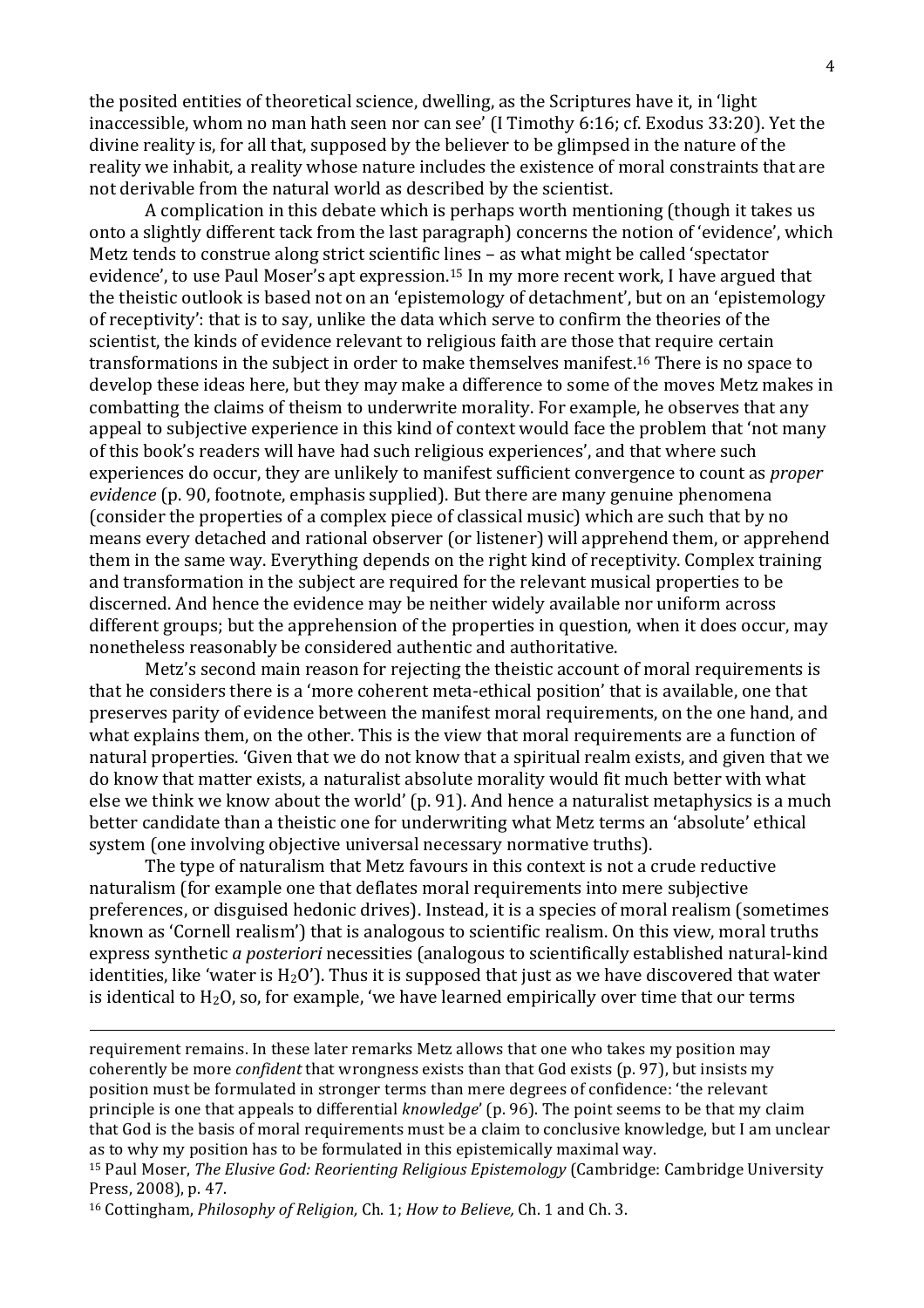'wrongness' and 'degradation of persons' essentially refer to one and the same class of actions [so as to make it] universally, objectively and necessarily true' that it is wrong to degrade people (p. 92).

The analogy with 'water is  $H_2O'$  does not initially look very promising, since this particular scientific identity claim, unlike what we find in the moral case, involves an identity of composition (water droplets are made up of molecules composed of hydrogen and oxygen atoms). But this is only the start of the trouble. A deeper worry is that moral requirements are just that, *requirements*: they have normative or authoritative force, calling upon us to act or refrain from acting in certain ways. And here the analogy with the empirical discoveries of physics, on the one hand, and the kind of 'realism' expressed by synthetic identity statements about rightness or wrongness, on the other, seems to break down entirely. Metz acknowledges this kind of worry, but takes the objection to boil down to the complaint that 'moral language is not reducible to the language of ... sense-based inquiry' (p. 93); and he replies that the moral realist under discussion does not need to maintain that normativity can be apprehended directly through one of the five senses (any more than the scientific realist has to maintain that we literally see causation). It is not a question of what can be directly detected via the senses, Metz argues, but rather of the metaphysical status of the properties in question. Just as the scientific realist can maintain that causation is a physical relation, so the naturalist in meta-ethics can maintain that 'normativity is a physical relation', even though neither normativity nor causation can be directly observed through the five senses.<sup>17</sup> Metz summarizes his position by saying that 'at the core, naturalism is a metaphysical thesis about what exists (only the physical), and, in the meta-ethical realm, about the nature of ethical properties (they are physical)' (p. 93).

The term 'physical' is, to begin with, a difficult one, since it is going to have to embrace rocks and stones and molecules and atoms and quarks and quantum fluctuations; and when one looks at the profoundly heterogeneous nature of the items in such a list, one begins to suspect that they are going to have nothing in common beyond that they figure in the descriptions and theories of natural scientists. But in any case, nothing in the physical world as normally conceived could possibly embrace the idea of something's being incumbent upon us, of something's being an authoritative requirement that requires our allegiance, irrespective of the actual empirical configuration of natural desires and inclinations and preferences that we happen to have. At this point, I suppose, the meta-ethical realistnaturalist could say that reality is stranger than we might suppose: just as there are weird and surprising quantum properties floating around, waiting to be identified by empirical investigation, so the cosmos contains normative properties, similarly waiting our investigative inquiry.

But notice the claim that is being made, or implied, here. The claim is that reality, in its essential nature, is such as to make *authoritative normative demands* upon us. Reality, as Hilary Putnam has put it, is 'not morally indifferent'.<sup>18</sup> Yet once we have got this far, it should perhaps begin to be clear why I began this section by observing that the implications of Metz's defence of this kind of position (concerning the real objective status of moral norms) appear to bring him surprisingly close to the theistic picture. For to say that reality has this fundamentally and essentially *moral* or *normative* nature seems to be precisely the kind of claim that traditional theism has been making all along. If one counters by saying that the naturalist-realist view under discussion is radically different, and much more down-to-earth,

<sup>&</sup>lt;sup>17</sup> At least if we accept David Hume's view of causation. Hume famously thought that we only observe successive correlations, never causal transactions as such (A Treatise of Human Nature [1739-40], ed. D. F. and M. J. Norton (Oxford: Oxford University Press, 2000), Bk I, Part 3, Sectn 14. Contrast R. Harré and C. Madden, *Causal Powers* (Oxford: Blackwell, 1975).

<sup>&</sup>lt;sup>18</sup> Hilary Putnam, *Jewish Philosophy as a Guide to Life* (Bloomington: Indiana University Press, 2008), p. 6.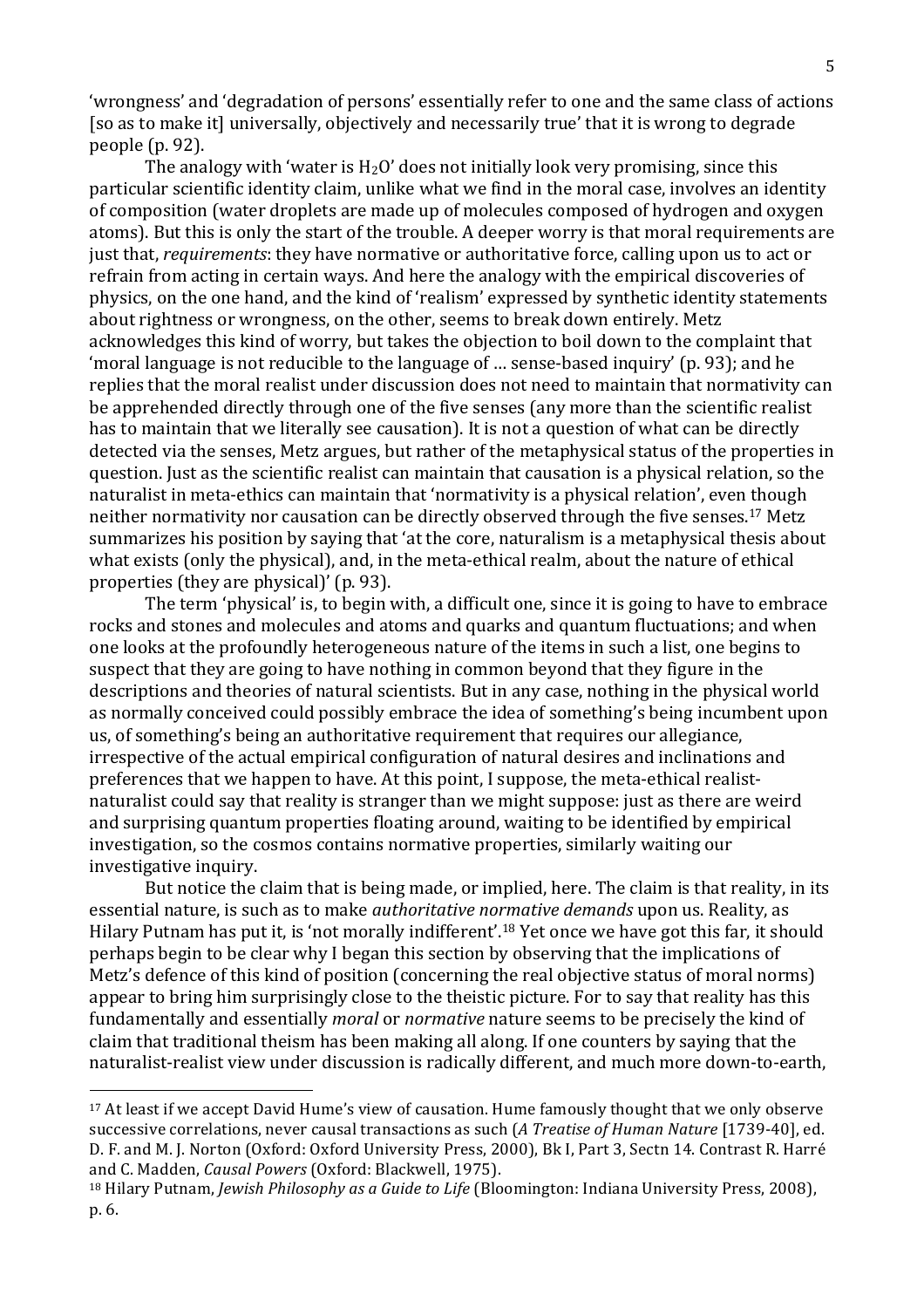because the relevant moral properties are essentially identical with physical properties, then one will have to explain how a purely physical property can be such as to instantiate this kind of normative power (whereas it is no mystery how a certain molecular structure could be such as to instantiate a the property of wateriness).<sup>19</sup> I suspect that in the end the attractiveness of this kind of scientifically modelled 'moral realism' is less a function of its explanatory force than its conformity with the metaphysical dogma that 'only the physical exists'. I put this perhaps over strongly; but it does seem to me a curious feature of the contemporary philosophical climate that a (fully justified) admiration for the achievements of natural science has led so many otherwise sober and acute philosophical thinkers to try to trim all of reality to a Procrustean physicalist bed that much of it patently does not fit.

#### *3. Transcendence and teleology*

 

Let me end, briefly, by recording my broad concurrence with the substantive account Metz provides of the values which make for a meaningful life. What he calls his 'fundamentality' theory is notable for its resolute rejection of wholly subjectivist accounts of meaningfulness (which I agree with him have 'deeply counterintuitive' implications  $(p. 220)$ ); and it also seems to me admirable in its insistence that a meaningful life is one that must be rationally oriented towards what is objectively true, good, and beautiful (pp. 227-232), where 'reason' and 'rationality' are construed broadly, so as to encompass affective and desiderative aspects of our human nature that are responsive to rational deliberation (p. 223). Another important plus is that the Metz account of a meaningful life has what one might call a 'holistic' character, which he construes in terms of a meaningful life's having 'narrative value' when taken as a whole (though the precise details of how this is to be achieved are, reasonably enough, left as an agenda for future reflection).

The overall framework within which this account is situated is a conception of the 'deep or profound concerns' (p. 219) that make human life worth living; or, to use another formulation employed by Metz, the account is 'grounded' by an appeal to 'deep facets of human life' (p. 219), or 'fundamental conditions of human existence' (p. 235). There is, a seriousness of commitment in all this, and a kind of ultimately positive vision of the human condition, which for me makes Metz's outlook seem very close to a religious one (though he may not like this label, and might perhaps prefer 'quasi-religious'). But I can perhaps bring out something of what I mean here by quoting a passage from Bernard Williams, which points in a very different direction, and encapsulates just why, to many in the modern age, the quest for a meaningful life for humans seems unlikely achieve a satisfactory outcome:

[The] most plausible stories now available about [human] evolution, including its very recent date and also certain considerations about the physical characteristics of the species, suggest that human beings are *to some degree a mess*, and that the rapid and immense development of symbolic and cultural capacities has left humans as beings for which no form of life is likely to prove entirely satisfactory, either individually or socially... [This contrasts with a] deeply teleological outlook ... according to which there is inherent in each natural kind of thing an appropriate way for things of that kind to behave. On that view it must be the deepest desire ... of human beings to live in the way that is in the objective sense appropriate to them... The first and hardest lesson of Darwinism, that there is *no such teleology at all*, and that there is *no orchestral score* 

 $19$  To gloss this normative power as the power of providing us with all things-considered overriding reasons to act in certain ways independently of our desires and interests (cf. Metz, p. 93) seems to me to highlight the problem rather than to mitigate it. A physical property might, to be sure, provide a prima facie reason for my acting in a certain way, given that I have certain desires or objectives, but this falls far short of the strong overriding normative authority envisaged.